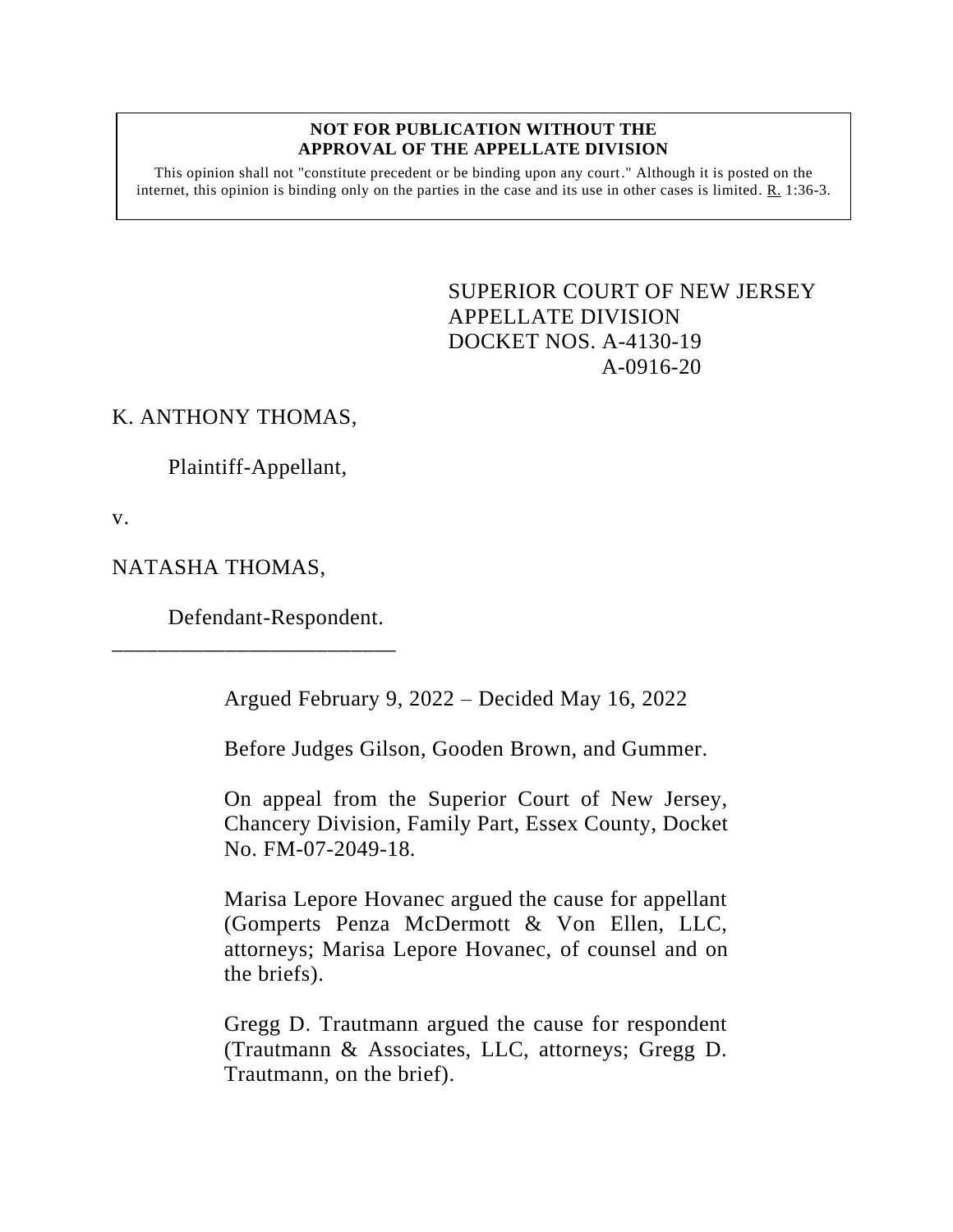#### PER CURIAM

After fifteen years of marriage, the parties filed for divorce. They were able to work out an agreement concerning custody of their two children and some of the issues related to supporting the children. The remaining issues, principally involving alimony and equitable distribution, were addressed at a three-day trial. Based on the evidence at trial, Judge Annette Scoca, J.S.C., issued a seventy-two-page written opinion in which she made detailed findings of fact and conclusions of law. Judge Scoca also issued a final judgment of divorce (JOD) that resolved all issues of alimony, equitable distribution, and child support.

Plaintiff, the former husband, appeals from the JOD and two postjudgment orders entered on June 10, 2020, and November 20, 2020. He raises numerous arguments, contending that Judge Scoca erred in making rulings on alimony, student-loan debts, credit-card debts, distribution of rental income, and attorneys' fees. He also complains that Judge Scoca erred in denying his motion for reconsideration and in finding that he was in violation of defendant's litigant rights.

Having reviewed the record, we reject all of plaintiff's arguments with one relatively minor exception. We affirm the JOD and the June 10, 2020 order substantially for the reasons set forth in Judge Scoca's comprehensive written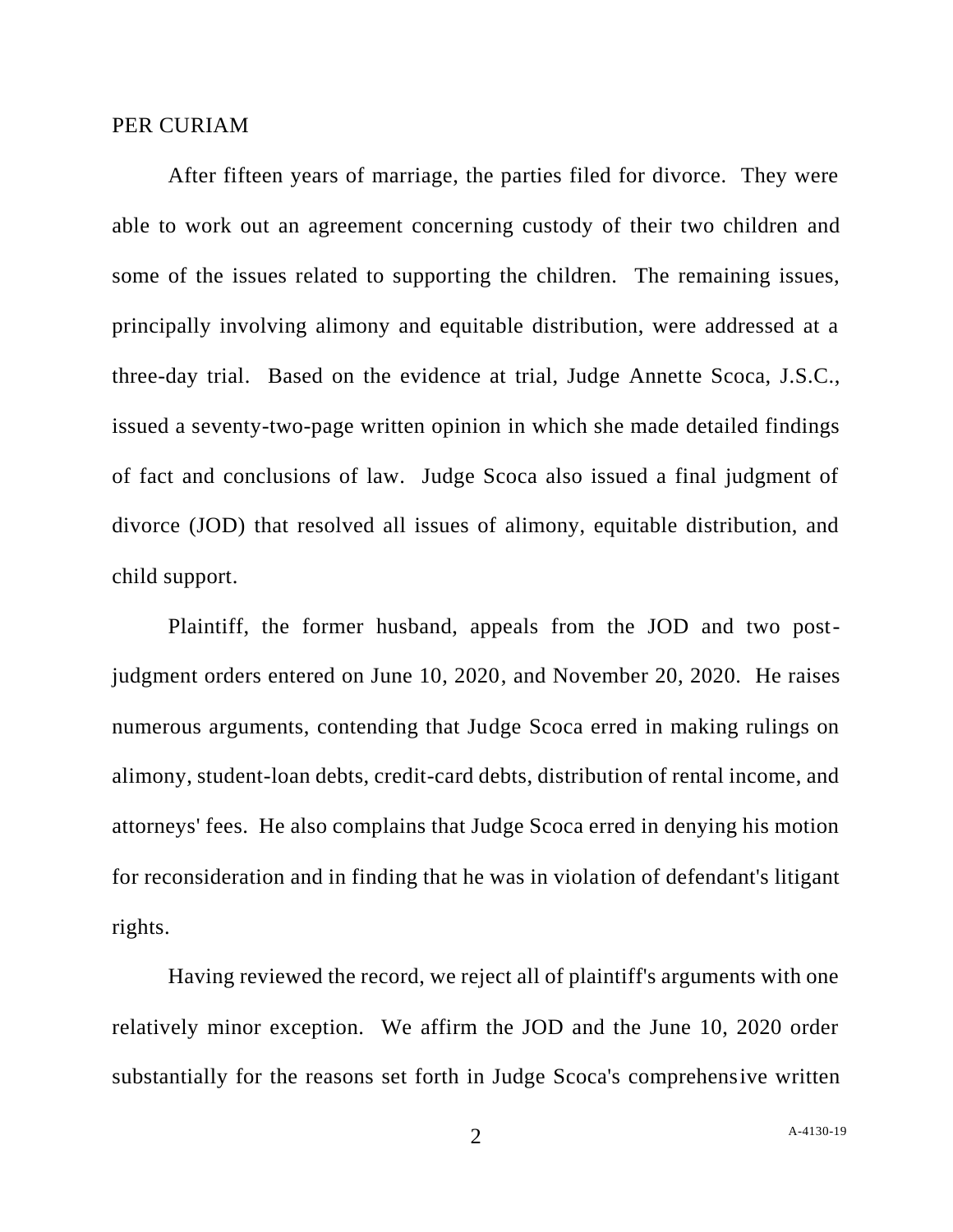opinions. We also affirm the November 20, 2020 order, with one exception. The exception concerns the date for the calculation of a child support credit owed to plaintiff. We remand that one issue and direct that the credit set forth in paragraph ten of the November 20, 2020 order be adjusted. In accordance with the parties' written agreement, plaintiff's obligation to pay child support was suspended on September 3, 2019. Accordingly, on remand, plaintiff will be given an adjusted credit.

I.

The parties were married in August 2002. They have two children: a daughter born in 2004, and a son born in 2006. In September 2017, the parties separated, and defendant left the marital home.

Shortly thereafter, defendant initiated an action to address custody and child support. On January 24, 2018, the family court, under a non-dissolution docket, entered an order providing that the parties were to share joint legal and physical custody of their children and plaintiff was to pay defendant \$165 per week in child support.

During the marriage, both parties financially contributed to the support of the household. Plaintiff is an assistant federal public defender and an adjunct professor at a law school. At the time of the divorce, he earned approximately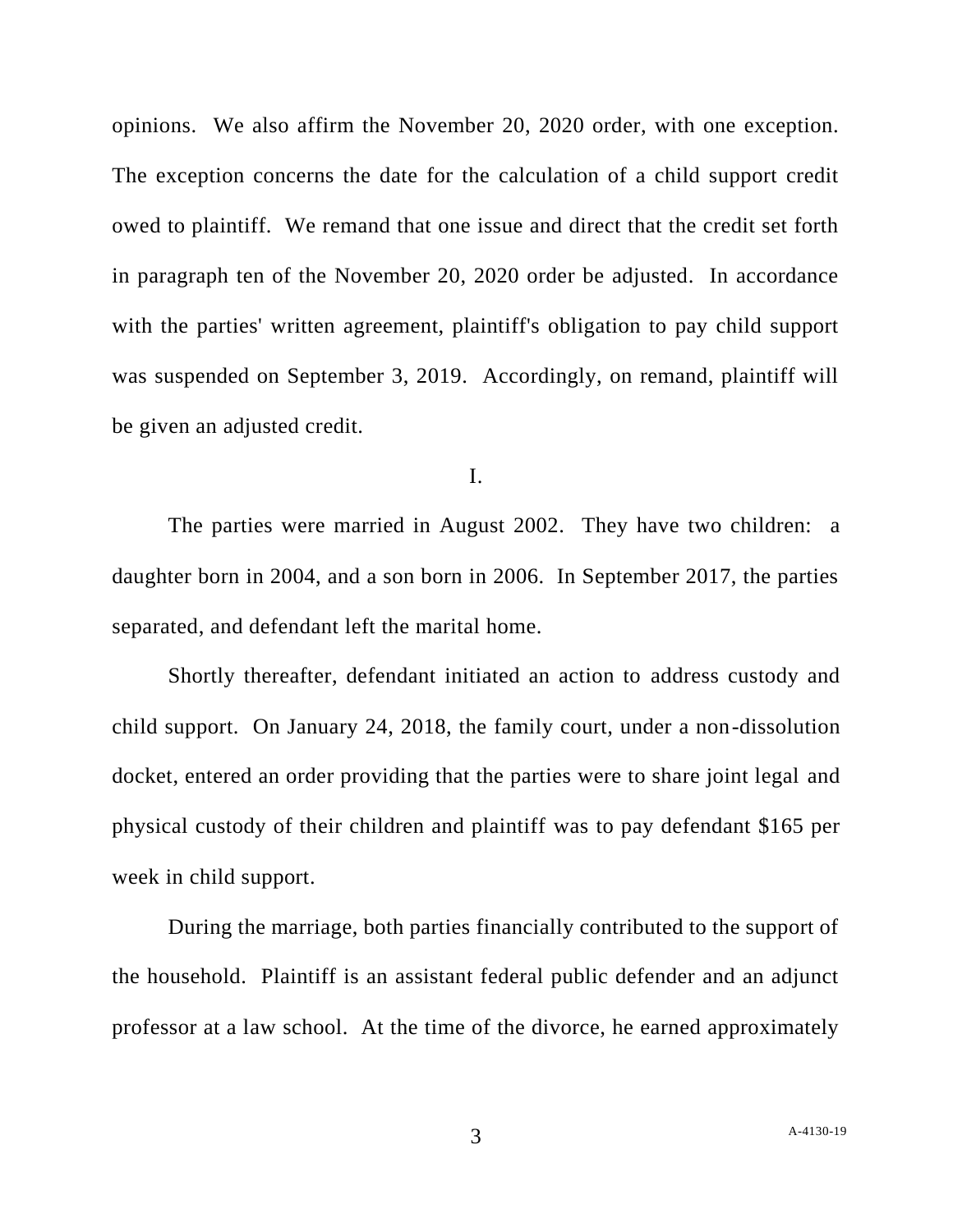\$176,000 annually from those positions. Defendant is a public-school teacher, and at the time of the divorce her annual salary was approximately \$105,000.

During the marriage, the parties acquired a marital home and an investment property from which they received rental income. The parties also accumulated various debts. When they were married, plaintiff owed approximately \$102,000 in loans he had incurred from attending law school; those loans were largely paid off during the marriage. In the later years of their marriage, defendant began to pursue a doctorate in education, and, at the time of the divorce, she owed just over \$70,000 in student loans. The parties also had credit cards that had an accumulated debt of \$13,350.

In February 2019, the parties' investment property was sold, but they made no money on the sale because of delinquencies on the mortgage and property taxes. In addition, at the time of their divorce, the parties were subject to federal and state income tax liens.

Following a year of litigation, the parties were able to resolve some issues but could not resolve equitable distribution or alimony. Accordingly, a threeday trial was conducted in June and July 2019. The parties were the only witnesses who testified at trial, and plaintiff represented himself while defendant was represented by counsel.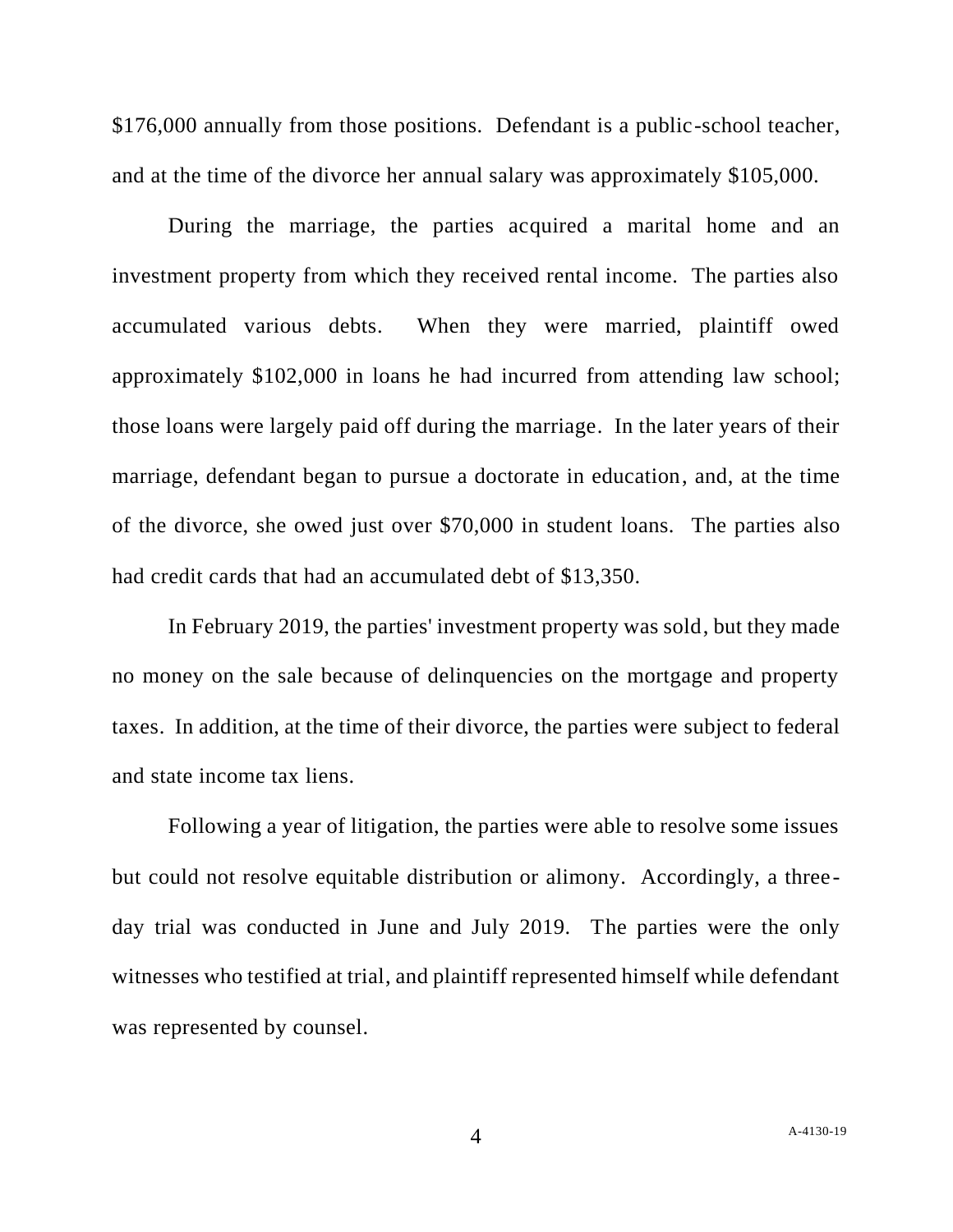On September 3, 2019, after the close of evidence but before the JOD was issued, the parties signed a document agreeing to suspend plaintiff's child support obligations pending a final decision by the court. The agreement stated that it would become "enforceable upon the signature of the Parties." Thereafter, that agreement was submitted to the court and, on November 12, 2019, the court entered an order incorporating its terms.

On February 4, 2020, Judge Scoca entered the JOD and issued a comprehensive written opinion setting forth her findings of fact and conclusions of law. In the JOD, the judge directed, among other things, that (1) plaintiff was to pay defendant limited durational alimony for twelve years in the amount of \$1,250 per month (that is, \$15,000 annually); (2) the parties were to list the marital home for sale and when it was sold they were to evenly share the net proceeds; (3) plaintiff was to pay half of the credit card debt of \$13,350, with his share being \$6,675; (4) plaintiff was to pay defendant half of her remaining student loan debt of \$70,150, with his share being \$35,075; (5) plaintiff was to pay defendant half of the rents he had collected in 2017 and 2018 from the parties' investment property; (6) the parties' custody and child support agreement was to remain in effect, the parties were to contribute half of the cost of health insurance for the children, which was deducted from defendant's salary, and defendant would pay plaintiff \$26 per week in child support; (7) both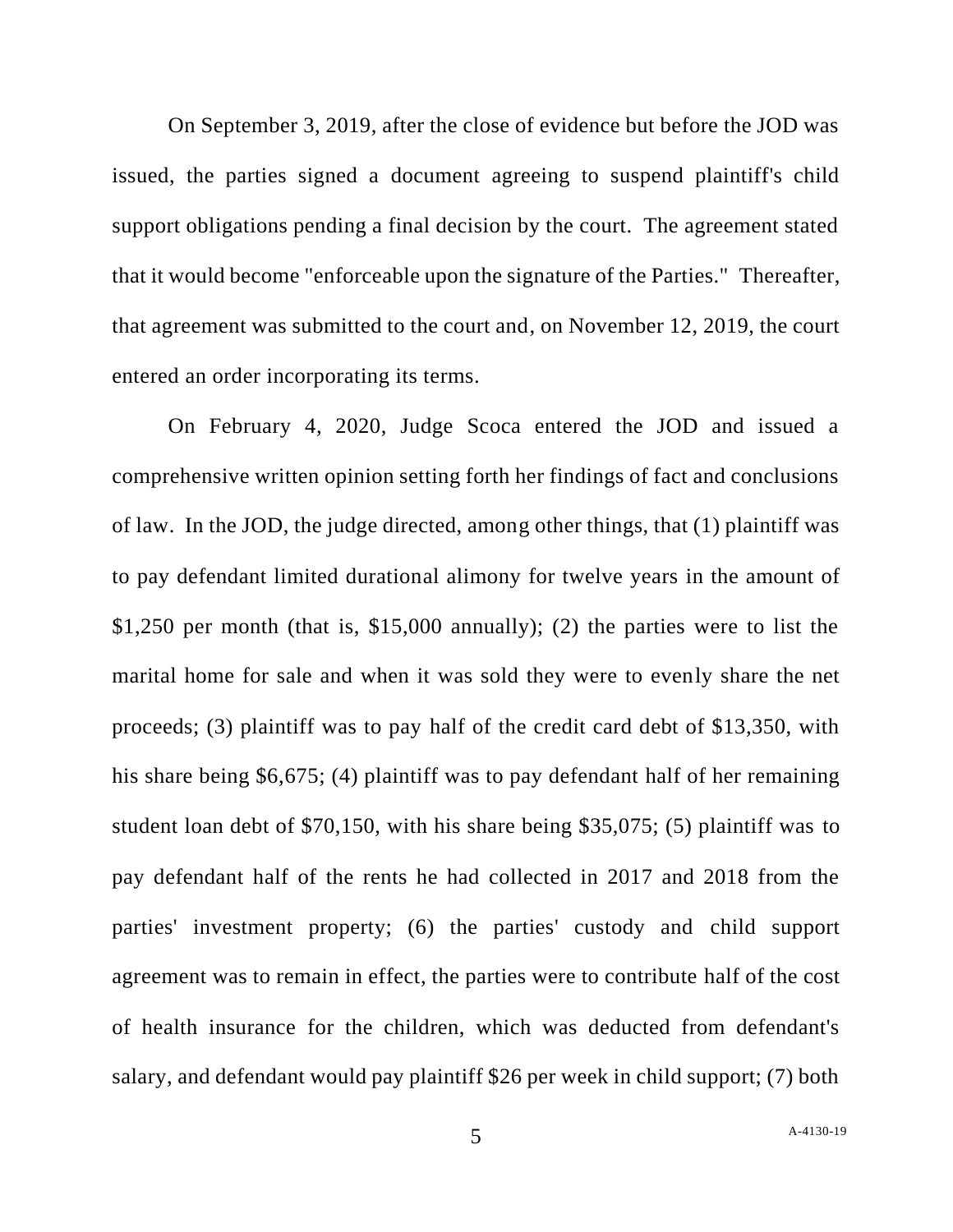parties were directed to obtain and maintain life insurance securing their financial obligations; and (8) plaintiff was to reimburse defendant for the attorneys' fees and costs she had incurred at trial.

Judge Scoca rejected plaintiff's contention that he had taken two loans on the marital home. The judge found that plaintiff had not submitted evidence establishing the existence of those loans and, therefore, the judge denied plaintiff's request to make defendant responsible for repaying half of the alleged loans.

The factual findings supporting the rulings in the JOD were set forth in Judge Scoca's written opinion. The law, and an analysis of the law applied to the facts, were also detailed in the judge's written opinion.

Shortly after the JOD was issued, plaintiff moved for reconsideration and to stay his obligations to make payments as directed in the JOD. Defendant opposed that motion and cross-moved to enforce her rights under the JOD. On June 10, 2020, the court heard oral argument on those motions and issued an order denying plaintiff's request for reconsideration and a stay and granting defendant's cross-motion. In that order, the court directed plaintiff to pay \$11,250 for defendant's trial costs and attorneys' fees and explained the reasons for those awards in a written statement of reasons. In July 2020, plaintiff filed a notice appealing from the JOD and the June 10, 2020 order.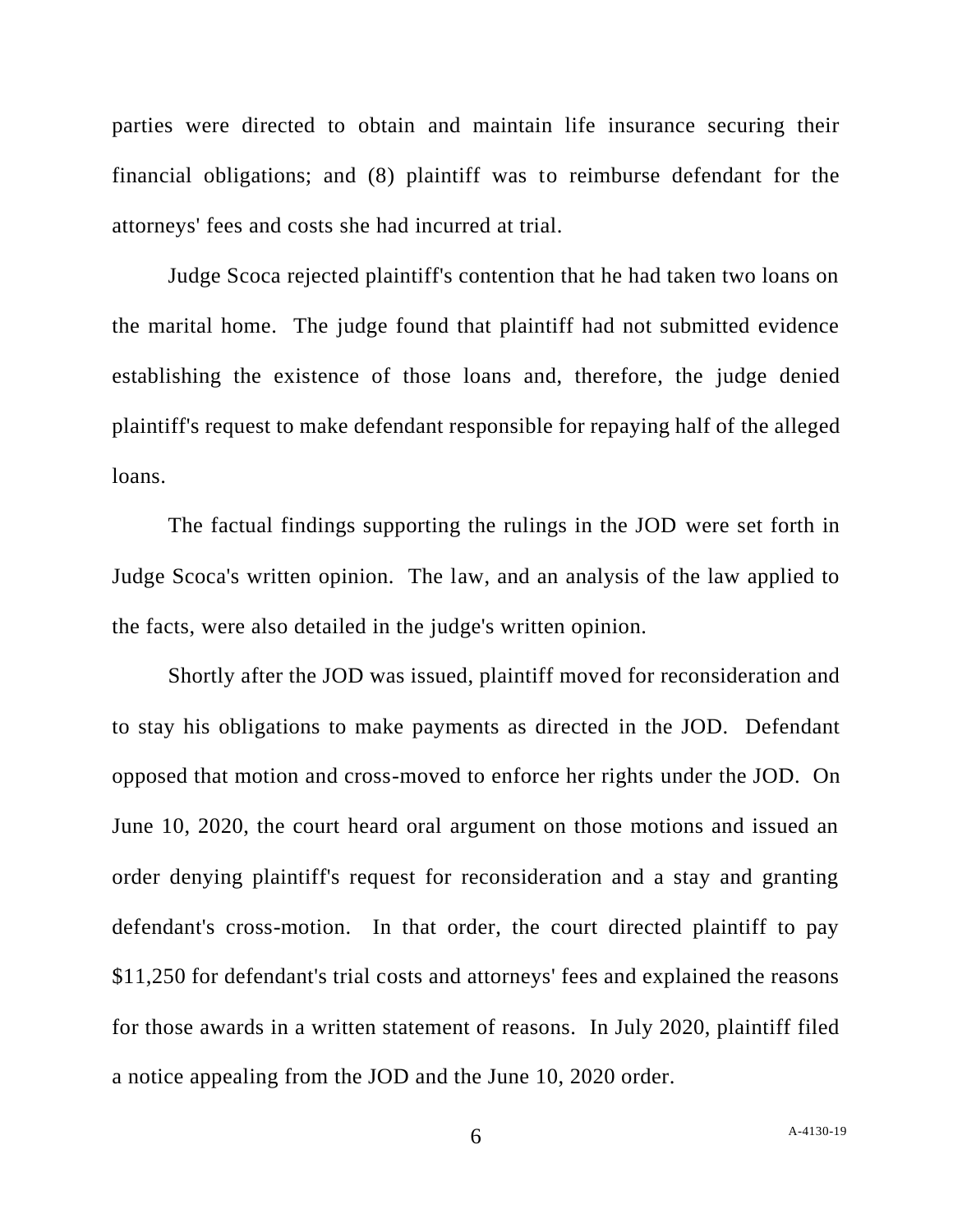Approximately two months later, defendant filed a second motion to enforce her litigant's rights. Plaintiff cross-moved to receive credits for payments on the mortgage of the marital home and overpayments of child support. Concerning child support, plaintiff claimed that his wages had continued to be garnished after September 3, 2019, when the parties had agreed that his child support obligations would be suspended. He asserted that he was owed a credit of \$8,880 for overpaid child support.

On October 16, 2020, the court heard oral argument on those postjudgment motions. At those proceedings, the parties agreed that defendant would pay plaintiff \$2,500 for her share of the marital tax debt. The parties also agreed that plaintiff had overpaid child support, but they disagreed as to the date when his support should have ended. The court determined to give plaintiff a credit effective November 12, 2019, reasoning that was the day the court had entered its order recognizing the parties' September 3, 2019 agreement. On November 20, 2020, the court entered an order memorializing its rulings and the parties' agreements. In relevant part, plaintiff was given a credit of \$15,105.76.

Plaintiff filed a second notice of appeal from the November 20, 2020 order. Thereafter, we consolidated the appeals. We now address the issues raised on both appeals in this consolidated opinion.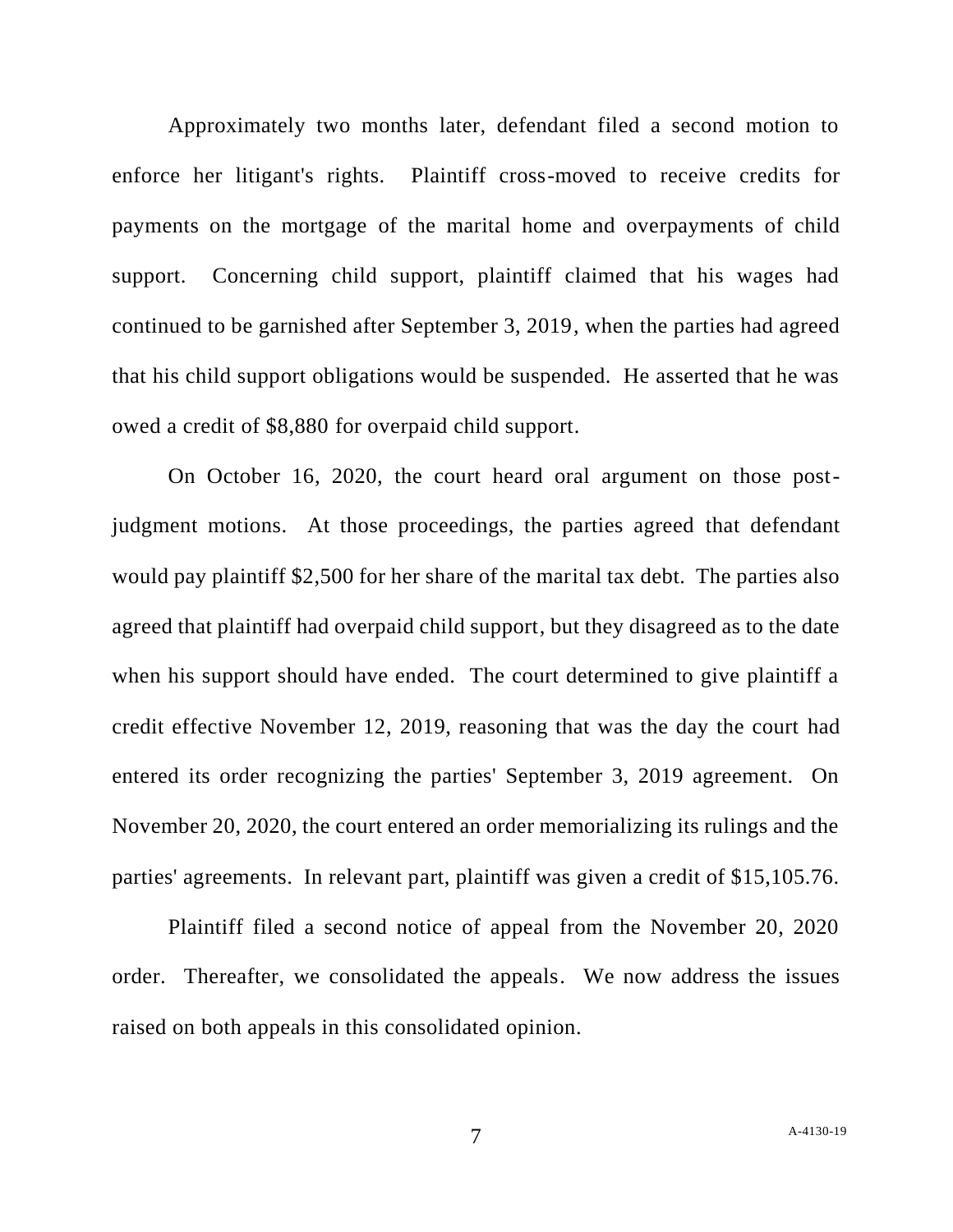Plaintiff raises nineteen issues in his appeals. Many of the issues, however, are repetitive because plaintiff challenges the same rulings in both the JOD and the denial of his motion for reconsideration. In summary, plaintiff contends that Judge Scoca erred in her rulings on (1) alimony; (2) his responsibility for student loans incurred by defendant in seeking her doctorate; (3) his responsibility for credit-card debt; (4) his obligation to pay defendant half of the rents received from their investment property; (5) the rejection of his contention that defendant should be responsible for bank loans he claims he took out during the marriage; and (6) the award of fees and costs to defendant. Having reviewed all these contentions, we discern no reversible error, except for the date for suspending plaintiff's child support obligation; we remand that one issue for a new calculation of that part of the credit owed to plaintiff.

A. Standard of Review.

Appellate review of a decision following a trial is limited. Elrom v. Elrom, 439 N.J. Super. 424, 433 (App. Div. 2015). We defer to a trial judge's fact findings "when supported by adequate, substantial, credible evidence." Gnall v. Gnall, 222 N.J. 414, 428 (2015) (citing Cesare v. Cesare, 154 N.J. 394, 411-12 (1998)); Elrom, 439 N.J. Super. at 433. "In matrimonial matters, this '[d]eference is especially appropriate when the evidence is largely testimonial

A[-4130-19](#page-0-0)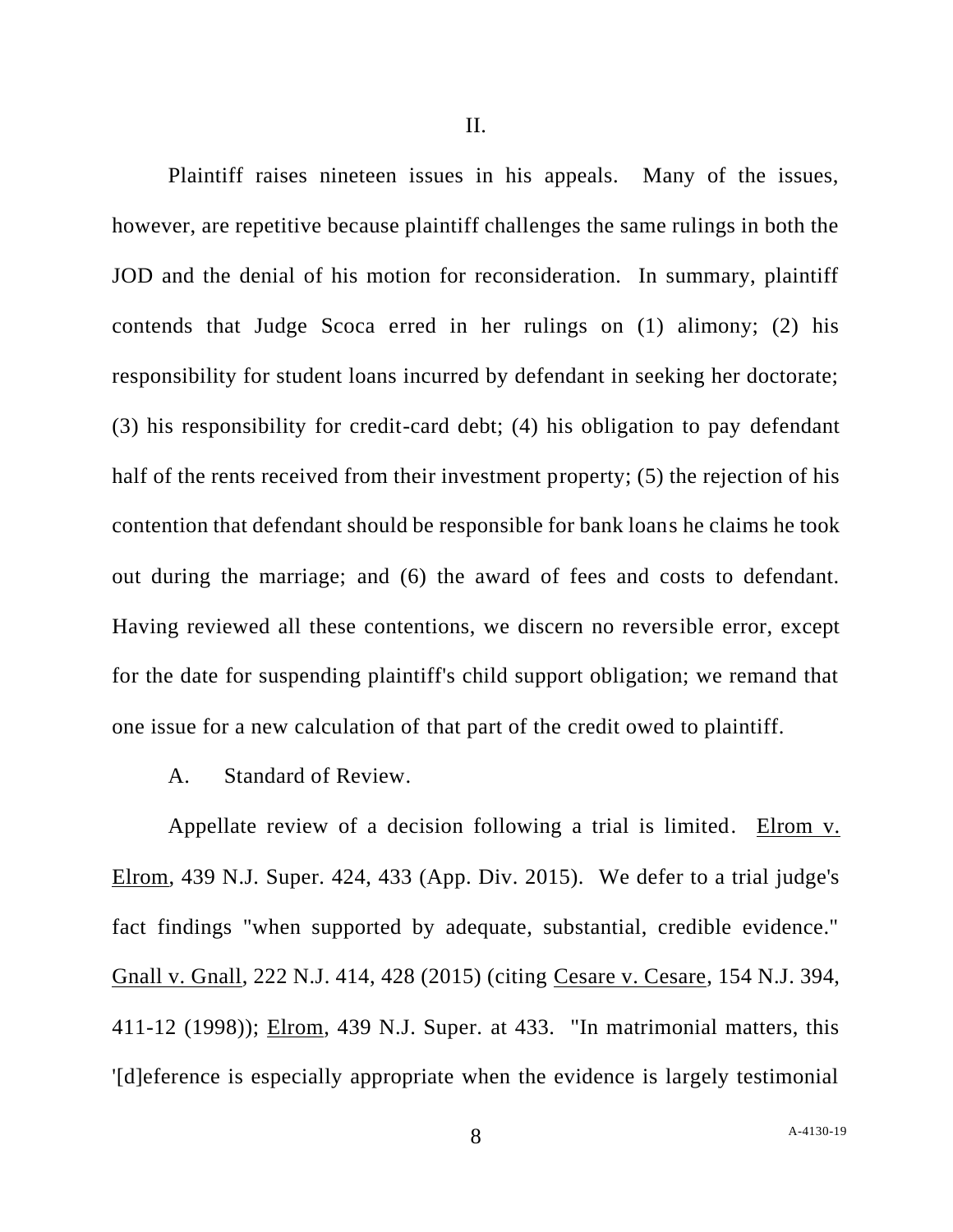and involves questions of credibility.'" Elrom, 439 N.J. Super. at 433 (alteration in original) (quoting Cesare, 154 N.J. at 412). "[L]egal conclusions, and the application of those conclusions to the facts, are subject to our plenary review." Reese v. Weis, 430 N.J. Super. 552, 568 (App. Div. 2013).

Having analyzed each of plaintiff's contentions, we affirm the JOD and the June 10, 2020 order substantially for the reasons set forth in Judge Scoca's written opinions. In those opinions, the judge made detailed factual findings and all those findings are supported by substantial, credible evidence. The judge also correctly summarized the well-established law governing alimony and equitable distribution, and we discern no basis to disagree with her application of the law to the facts she found.

B. Plaintiff's Arguments.

Although most of plaintiff's arguments are aptly refuted by the analysis set forth in Judge Scoca's written opinions, we briefly analyze the main arguments raised by plaintiff on his appeals.

1. Alimony.

Plaintiff contends that Judge Scoca made several errors in awarding defendant alimony. He argues that the judge failed to make numerical findings on the marital lifestyle, failed to impute additional income to defendant, and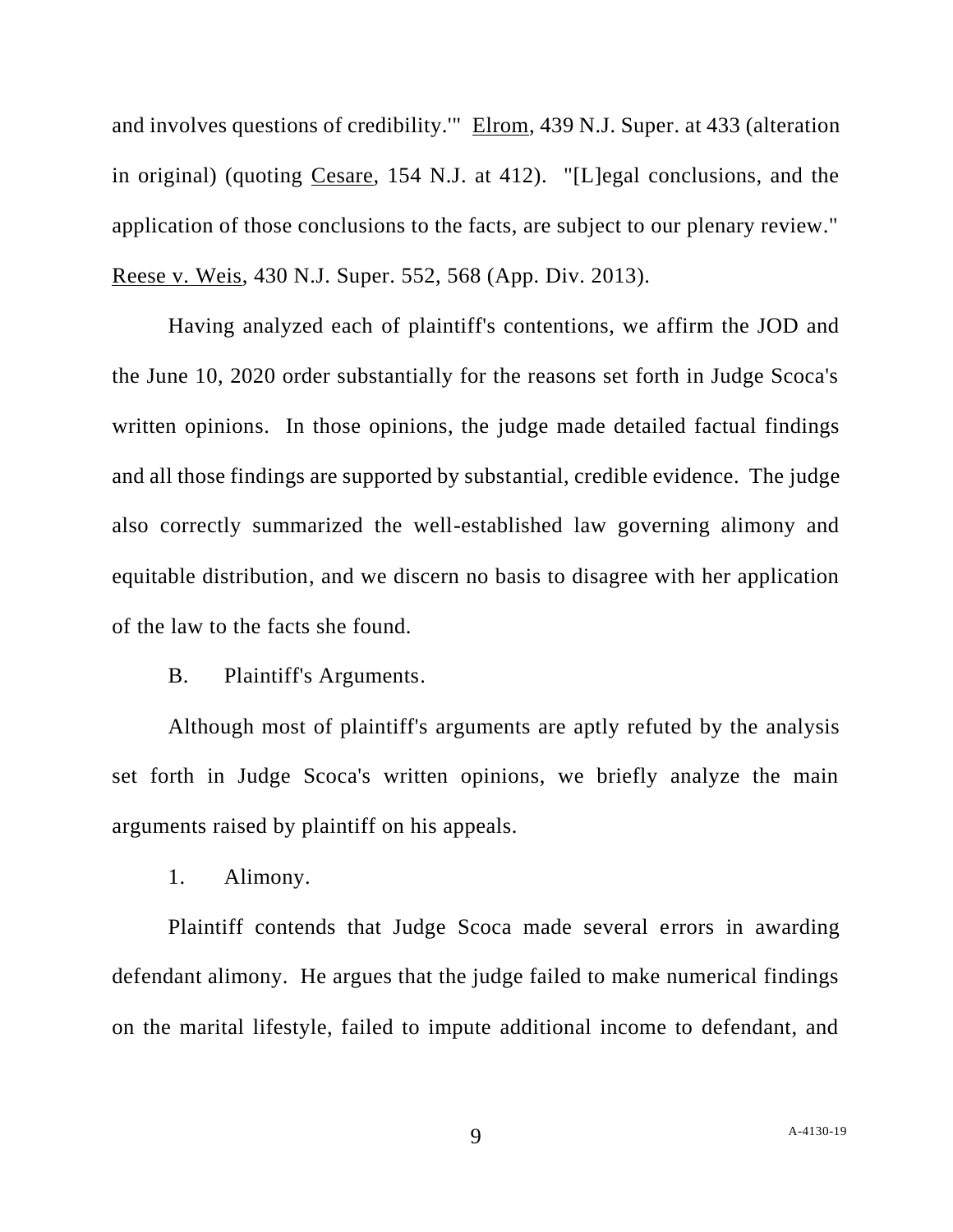erroneously included a \$2,410 monthly debt service expense in the calculation of defendant's lifestyle. None of these arguments are supported by the record.

Alimony is designed to allow a spouse who has been supported during the marriage to, as best as possible, maintain the marital standard of living. Quinn v. Quinn, 225 N.J. 34, 48 (2016) (citing Innes v. Innes, 117 N.J. 496, 503 (1990)). Family courts have substantial discretion in determining the type and amount of alimony. Jacobitti v. Jacobitti, 135 N.J. 571, 575 (1994). Nevertheless, courts must consider thirteen factors identified by the Legislature in N.J.S.A. 2A:34-23(b), as well as any other factor which the court may deem relevant. The Legislature has also required courts to "make specific findings on the evidence about all of the . . . factors set forth in [the statute]." N.J.S.A. 2A:34-23(c). We review an award of alimony for an abuse of discretion. Genovese v. Genovese, 392 N.J. Super. 215, 222-23 (App. Div. 2007).

Judge Scoca engaged in a factor-by-factor analysis and made specific factual findings supporting her alimony determinations. Among those findings, the judge found that the parties' "yearly expenses rang[ed] from a low of \$138,317.52 [to] a high of \$145,650.24." Accordingly, the judge made the required numerical findings concerning the marital lifestyle. See S.W. v. G.M., 462 N.J. Super. 522, 532 (App. Div. 2020).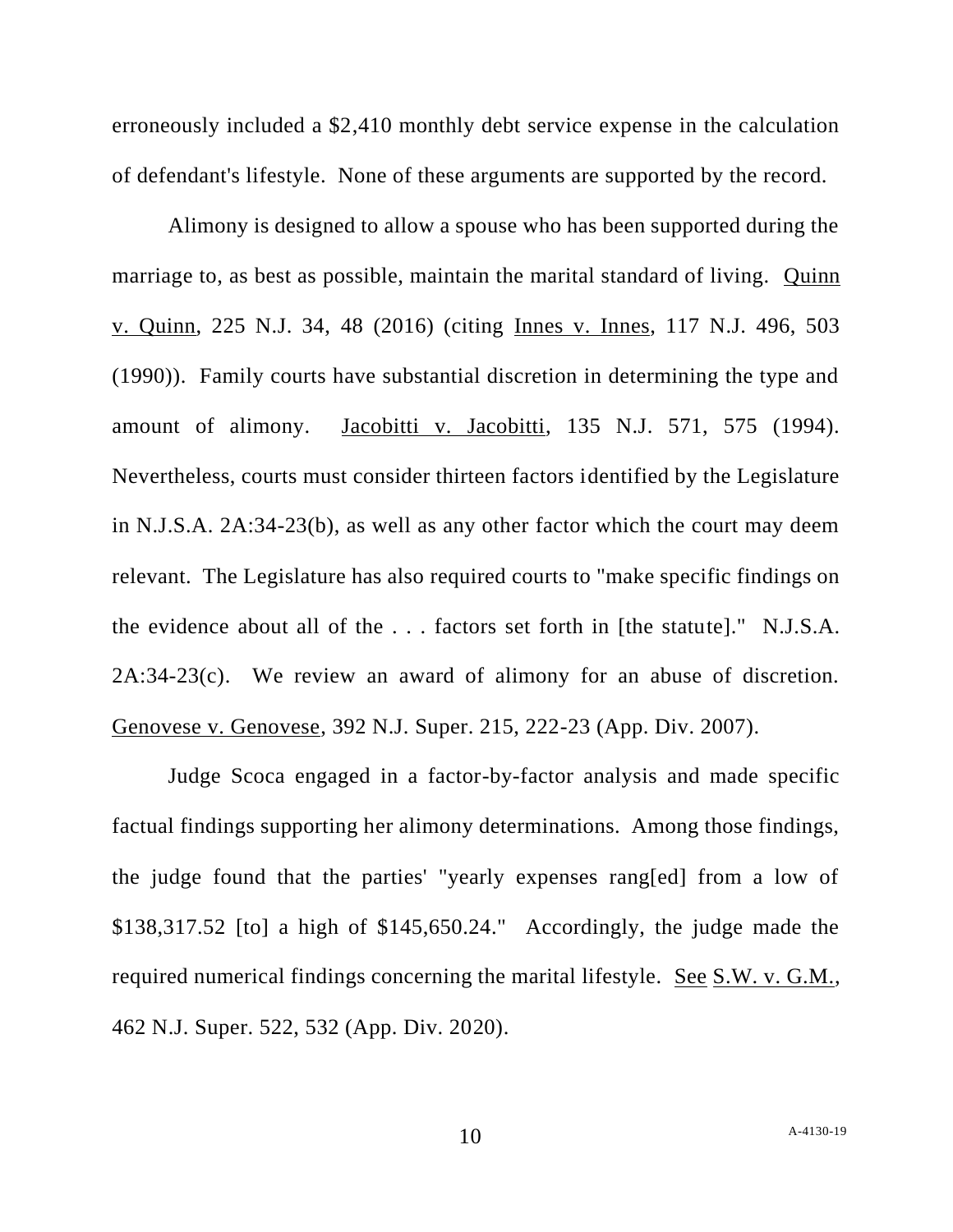Judge Scoca also appropriately rejected plaintiff's arguments that additional income should be imputed to defendant. The judge found that plaintiff had provided no support for that contention and there was no evidence showing that defendant was under-employed. An individual is under-employed when he or she "is intentionally failing to earn that which he or she is capable of earning." Gormley v. Gormley, 462 N.J. Super. 433, 448 (App. Div. 2019) (quoting Dorfman v. Dorfman, 315 N.J. Super. 511, 516 (App. Div. 1998)). The evidence at trial established that defendant was employed as a public-school teacher, and we discern no abuse of discretion in Judge Scoca's decision not to impute income that defendant might have been able to earn during the summer.

Plaintiff's arguments about the monthly debt service expense are based on a misreading of the record. At trial, defendant expressed some confusion concerning the monthly debt service listed in Schedule C of her case information statement (CIS). Nevertheless, the court reviewed Schedule C to defendant's CIS and determined that the debt service represented payments for the credit cards that were listed in a separate portion of the CIS. Consequently, the judge's findings concerning the monthly debt expense are supported by the record.

2. Equitable Distribution.

Plaintiff makes a series of arguments concerning items that are part of equitable distribution. He challenges Judge Scoca's rulings on defendant's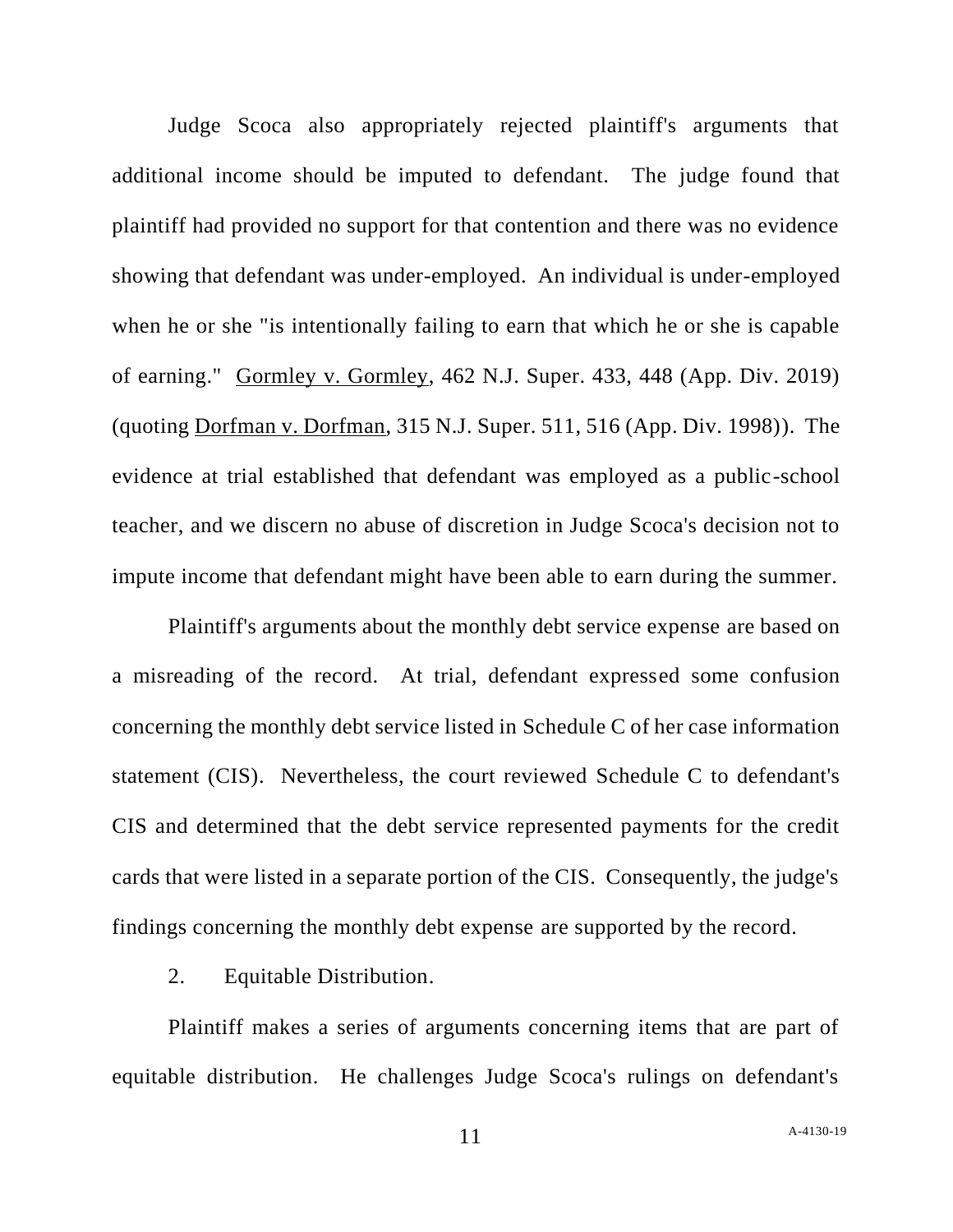student debt, credit-card debt, the distribution of rents from the investment property, alleged loans, and tax liabilities.

"A family part judge has broad discretion . . . in allocating assets [and liabilities] subject to equitable distribution." Clark v. Clark, 429 N.J. Super. 61, 71 (App. Div. 2012). In doing so, the court is tasked with dividing property acquired during the marriage in a manner that is just and fair under the circumstances. Steneken v. Steneken, 183 N.J. 290, 299 (2005); see also Genovese, 392 N.J. Super. at 225-26 (outlining steps family courts must take in making an equitable distribution award); N.J.S.A. 2A:34-23.1 (listing nonexclusive factors to consider in making equitable distribution). "[A]n equitable distribution does not presume an equal distribution." M.G. v. S.M., 457 N.J. Super. 286, 295 (App. Div. 2018). We review equitable distribution awards for an abuse of discretion or "fail[ure] to consider all of the controlling legal principles." Gonzalez-Posse v. Ricciardulli, 410 N.J. Super. 340, 354 (App. Div. 2009).

Judge Scoca conducted a factor-by-factor analysis, evaluated the parties' circumstances, and considered the evidence submitted at trial. Although plaintiff challenges Judge Scoca's factual findings, he cites no material facts or governing law overlooked by the judge. In challenging his obligation to pay half of defendant's loans incurred in her doctoral studies, he argues that her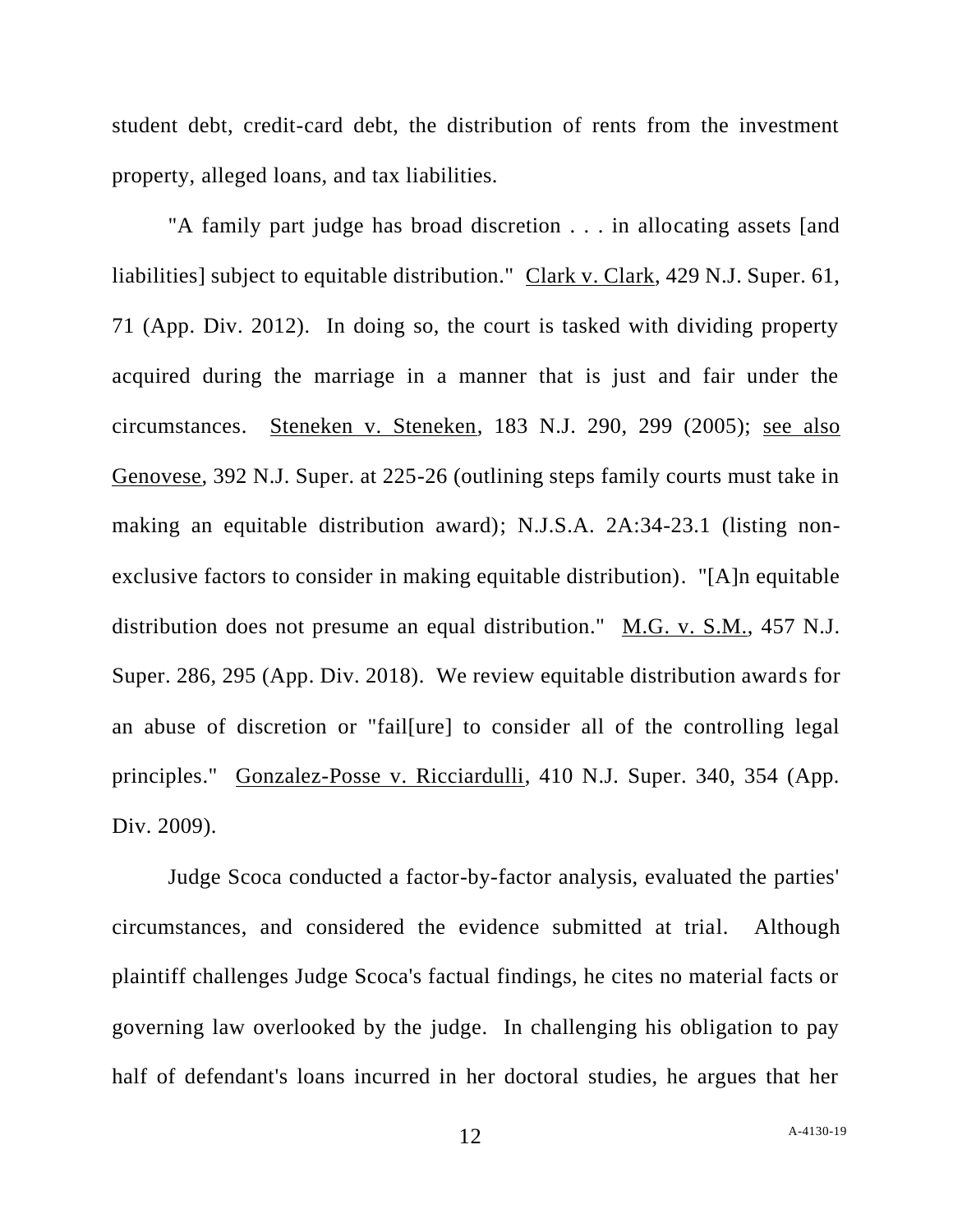studies did not provide an economic benefit to the marriage. See Lozner v. Lozner, 388 N.J. Super. 471 (App. Div. 2006). Judge Scoca found that defendant's continued education allowed her to receive higher earnings as a teacher and that her doctoral studies were a continuation of that ongoing education. The judge also exercised her discretion in recognizing that it was equitable to share defendant's student debt because the parties had paid off more than \$100,000 in loans incurred by plaintiff while he was in law school.

The judge also made specific findings concerning the credit-card debt and plaintiff's obligation to share half the rents he had collected in 2017 and 2018 on the investment property. Those factual findings rebut plaintiff's arguments on appeal. In rejecting plaintiff's arguments concerning alleged loans he had taken out on the home, Judge Scoca expressly found that there was no evidence supporting the existence of such loans. Plaintiff points to no evidence overlooked by the judge, and we discern no reversible error. See Slutsky v. Slutsky, 451 N.J. Super. 332, 348 (App. Div. 2017) (explaining the party asserting a marital debt must prove its existence).

Plaintiff also contends that Judge Scoca erred in failing to include a determination of his request that defendant share in the joint tax liability incurred during the marriage. That issue is now moot because the parties resolved the tax liability issue and plaintiff received a credit as reimbursement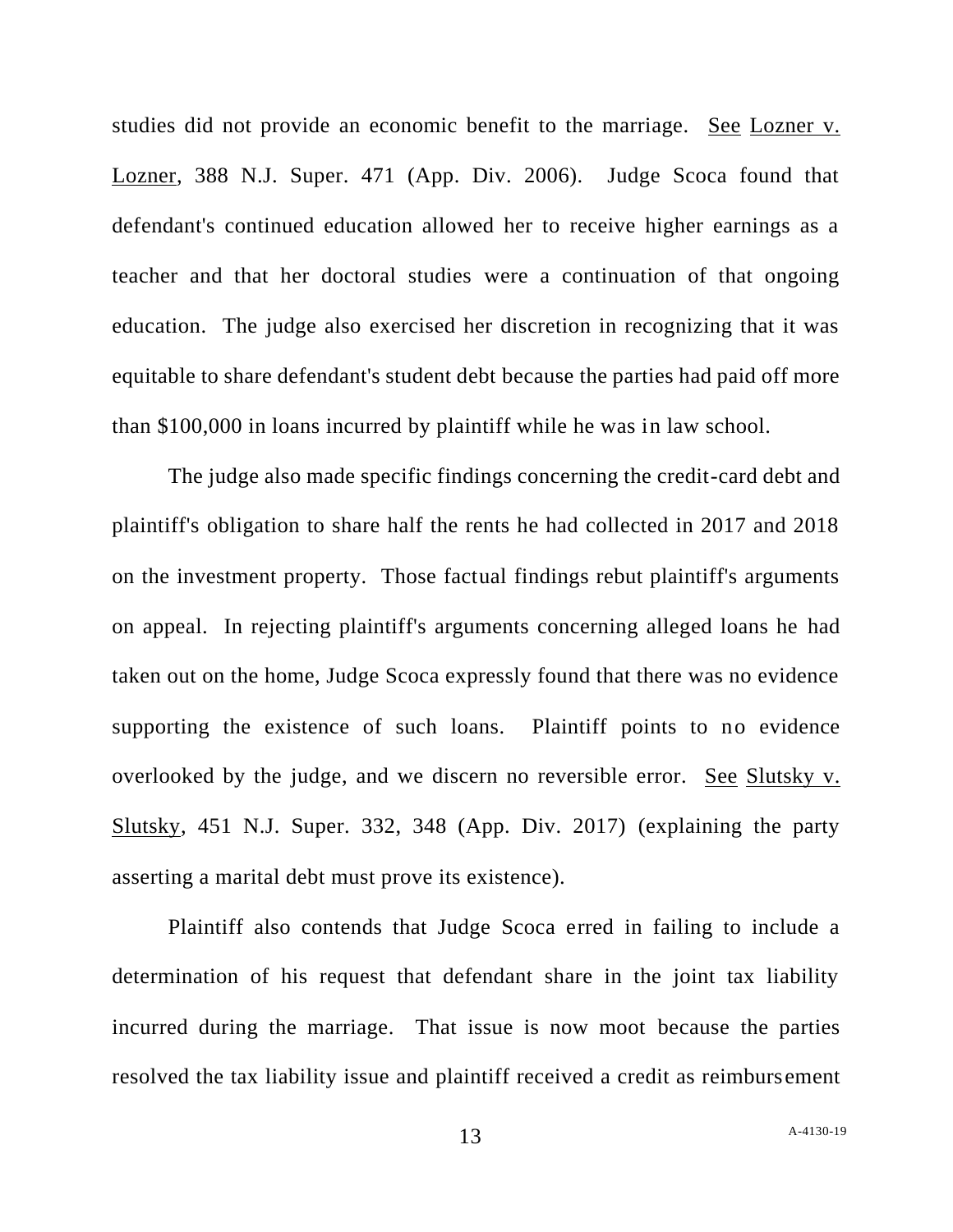for defendant's share of the tax debt. See N.J. Div. of Youth & Fam. Servs. v. A.P., 408 N.J. Super. 252, 261 (App. Div. 2009) (describing an issue as moot where a court's decision can have no practical effect on the existing controversy).

3. Attorneys' Fees and Costs.

Rule 5:3-5(c) sets forth nine factors courts must consider when awarding attorneys' fees in a family matter. In addition to those factors, courts can also consider a party's "[b]ad faith and assertion of an unreasonable position." Diehl v. Diehl, 389 N.J. Super. 443, 455 (App. Div. 2006); N.J.S.A. 2A:34-23. We will disturb a counsel fee award "only on the 'rarest occasion,' and then only because of [a] clear abuse of discretion." Strahan v. Strahan, 402 N.J. Super. 298, 317 (App. Div. 2008) (citing Rendine v. Pantzer, 141 N.J. 292, 317 (1995)). Here, we discern no abuse of discretion.

Judge Scoca appropriately considered the standards set forth in N.J.S.A. 2A:34-23 and Rule 5:3-5(c) in making an award of counsel fees and in evaluating defendant's fee application. The judge set forth her evaluations in her written opinions issued on February 4, 2020 and June 10, 2020. The judge granted defendant's request for fees, in part, because of plaintiff's "unreasonable position regarding alimony." The judge explained that plaintiff "was aware of the factors the court considers in awarding alimony" because he addressed them.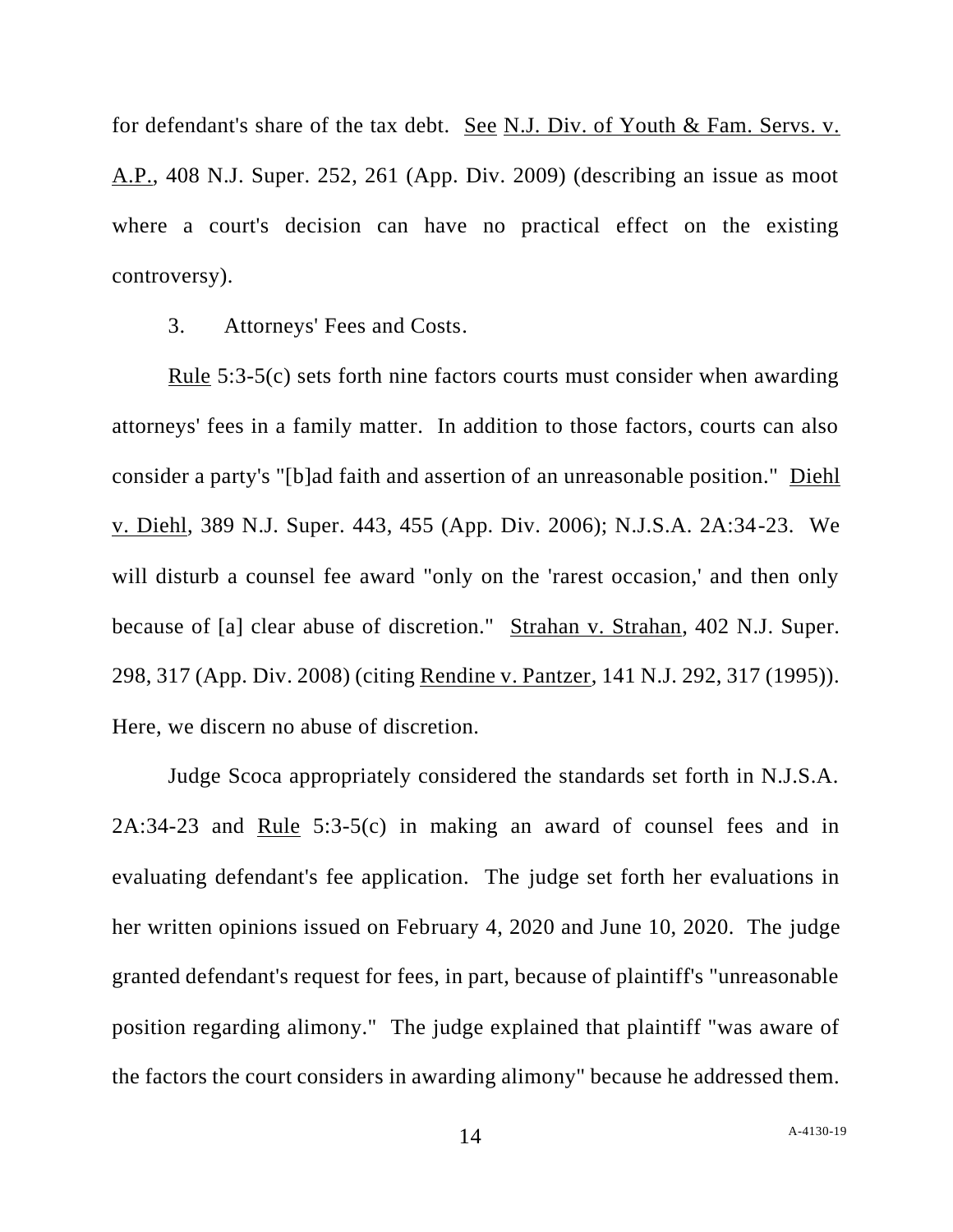Nevertheless, the judge found plaintiff's position to be unreasonable. Ultimately, Judge Scoca awarded defendant \$11,250 for counsel fees. That award was not unreasonable, and we discern no abuse of discretion.

4. The Credit for Overpaid Child Support.

In his post-judgment motions, plaintiff sought a credit because he had overpaid child support. Under the parties' September 3, 2019 agreement, plaintiff's child support payments were supposed to be suspended, but his wages continued to be garnished for child support. Defendant conceded that plaintiff was entitled to a credit. The only issue in dispute was the date from which to calculate the credit. Plaintiff contended that he should be given a credit from September 3, 2019, when the parties signed their agreement. Defendant argued the credit should be run from November 12, 2019, the date when the judge entered an order incorporating the September 3, 2019 agreement. Judge Scoca ultimately agreed with defendant.

We hold that that ruling was an error. The September 3, 2019 agreement expressly states that it was to become effective when signed by the parties. The November 12, 2019 order incorporating that agreement did not modify the agreed on effective date. Accordingly, we remand this one issue with the direction that plaintiff's credit is to be adjusted so that he will be given a credit for any overpayment of child support after September 3, 2019. The family court